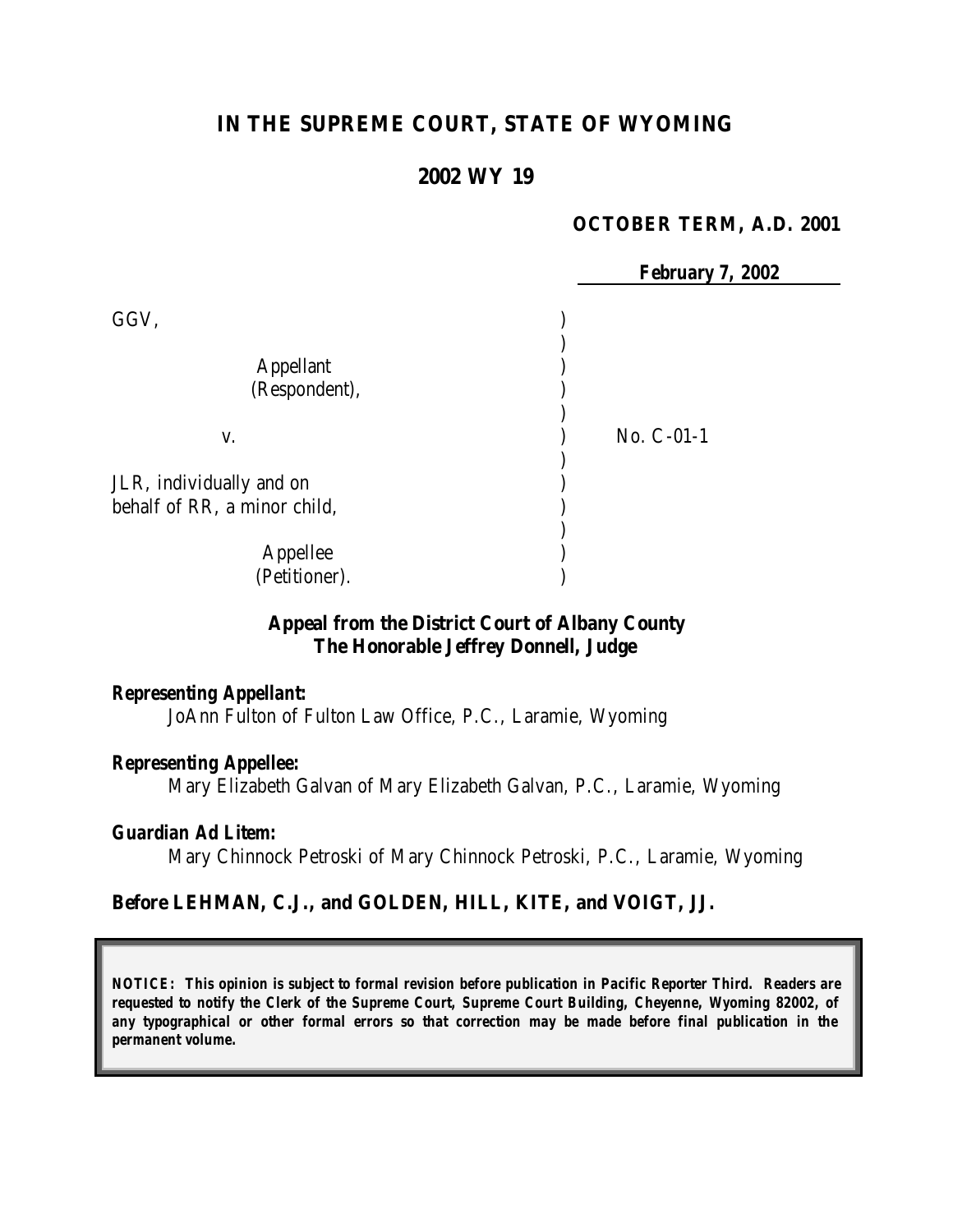#### **HILL, Justice.**

[¶1] Appellant, GGV (hereafter Mother), solicits review of the district court's order, issued in the context of a paternity action, which concluded that a material change of circumstances warranted modification of a prior custody order. The result of that order was that RR (hereafter Child) continued to be in the primary custody of Appellee, JLR (hereafter Father). Mother and Father lived together for several years but were never married to one another. Mother contends: that the district court erroneously admitted evidence which established her responsibility for life-threatening injuries that were inflicted on Child when he was just over three years of  $age;$ <sup>1</sup> that the district court failed to follow proper procedures in modifying the parties' child support obligations; that the district court further failed to take into account Mother's ability to pay for a portion of the cost of treatment and therapy for Child, as well as for extensive guardian ad litem and evaluation fees incurred in this custody dispute; and that the fees charged by the guardian ad litem and by evaluators were unreasonable. Father contends that there was no reasonable cause for Mother's appeal and seeks monetary sanctions under W.R.A.P. 10.05.

[¶2] We will affirm and impose sanction against Mother for this appeal.

## **ISSUES**

[¶3] Mother states these issues:

1. Did the trial court err in allowing Rule 609 evidence to be presented in this modification of paternity action?

2. Did the trial court err in failing to follow proper procedure in modifying the child support retroactively and when it failed to abate Appellee's child support and offset the abatement by amounts owed by Appellant?

3. Did the trial court err in failing to acknowledge Appellant's ability to pay for ongoing and extensive treatment and counseling for R.R.?

4. Did the trial court err in ordering Appellant to pay exorbitant Guardian ad litem fees and professional custody evaluation fees for which she had no ability to pay?

<sup>&</sup>lt;sup>1</sup> Child was born on December 26, 1989. At the conclusion of the instant proceedings, Child was 11 years old and is now over 12 years old.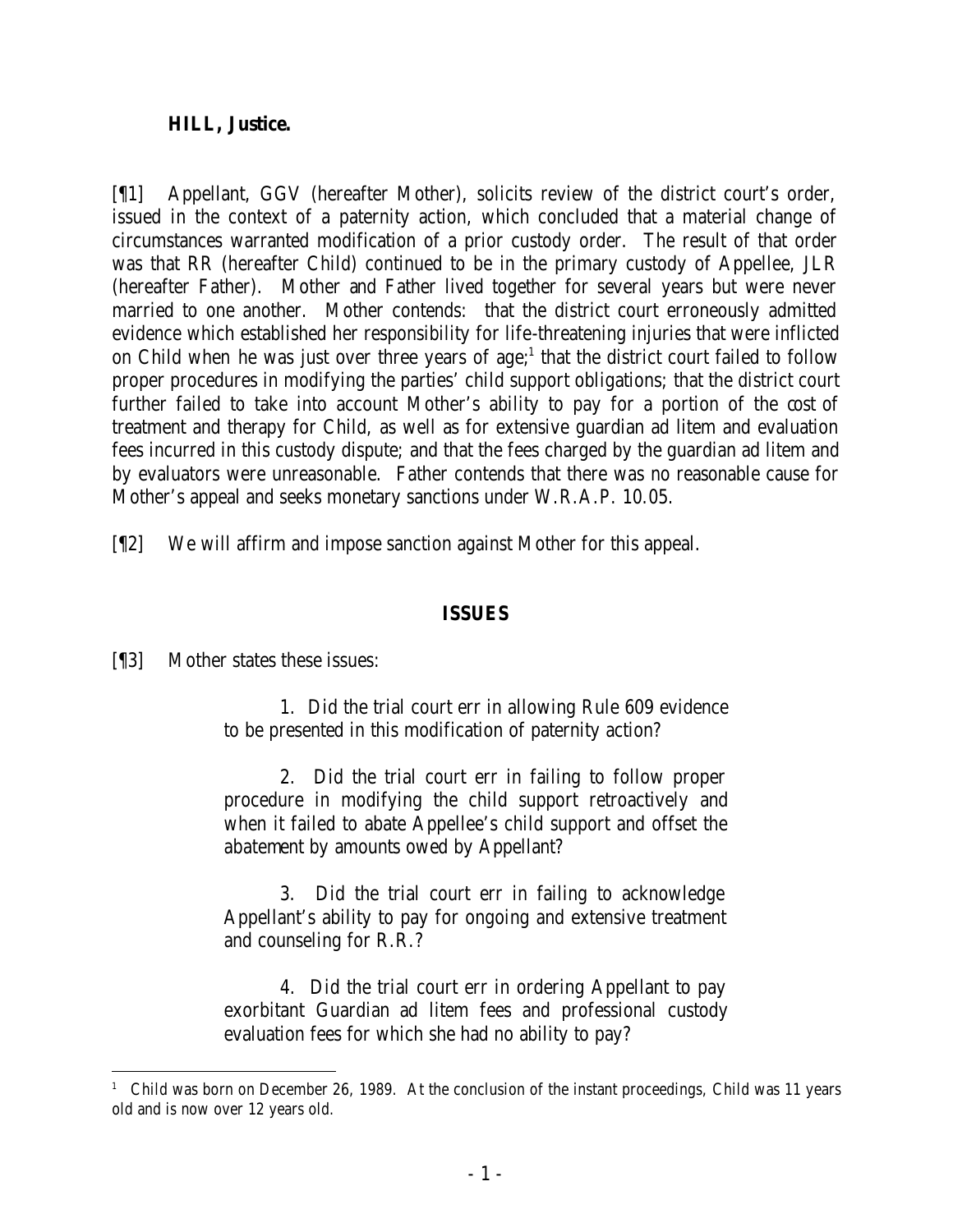Father contends these are the issues we must decide:

A. Did the district court err in admitting evidence of child abuse of the minor child by the Appellant as evidence of a material change of circumstances for purposes of modification proceedings?

B. Did the district court err in enforcing the child support provisions of an existing juvenile court order?

C. Did the district court err in ordering Appellant to contribute to the expenses of court ordered counseling for the minor child in the absence of evidence supporting a finding that Appellant is unable to contribute to those expenses and the absence of any objection thereto by Appellant?

D. Did the district court err in ordering the Appellant to contribute to the fees of the Guardian Ad Litem and for the fees associated with a custody evaluation, in the absence of any objection thereto by the Appellant or evidence of her inability to pay such fees?

E. Is the Appellee entitled to sanctions against the Appellant and her attorney[?]

[¶4] The guardian ad litem (GAL) also filed a brief in which it is contended that, in the absence of a transcript of the proceeding conducted below, there is no basis for a finding that the district court abused its discretion. The GAL also asks that sanctions be imposed in her favor pursuant to W.R.A.P. 10.05.

### **FACTS**

[¶5] The facts are a bit difficult to sort out, in part because the hearing transcript was not designated as a part of the record, and in part because there are discrepancies in the various versions of the often troubling and tragic events that have led to this juncture and to what we hope is a conclusion to the custody dispute. The facts we set out below are those we deem necessary to an understanding of the current posture of this case and to the resolution of the issues brought to this Court by the parties. In keeping with the applicable standard of review, portions of this factual summary are posed in a light most favorable to the determinations made by the district court and giving Father the benefit of all favorable inferences and leaving out of our consideration the evidence presented by Mother. In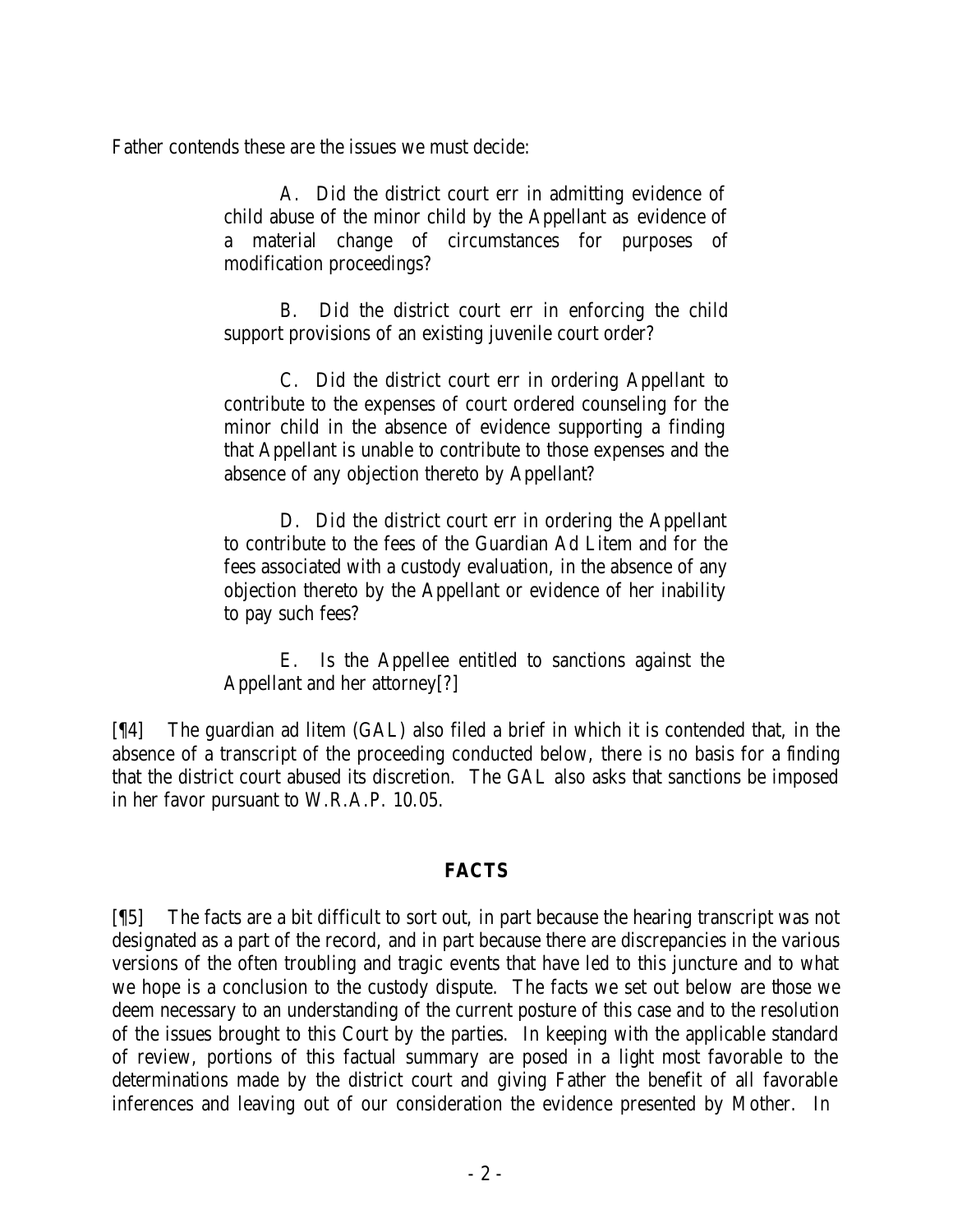many circumstances, both in the legal arena and in the counseling arena, Mother and her attorneys failed to give adequate recognition to the reality that the various trial courts acted as fact-finders, and Mother's subjective version, or viewpoint, of many of the pivotal factual sequences were no longer of pertinence to the resolution of the issues at hand.

[¶6] In 1985, Mother and Father met in Laramie and began a lengthy, but ultimately unsuccessful, relationship. During the course of that relationship, they lived in Laramie, Denver, and Jackson. At times, Father worked for a company owned by Mother's father in both Denver and Jackson. Child was born in Jackson on December 26, 1989. The couple separated permanently in 1990, and, from that time until Father assumed custody of Child, he paid support to Mother. At first those support payments were voluntary, but eventually, on January 9, 1992, the district court issued an order establishing Child's paternity. That order also provided for visitation by Father with Child, for the payment of child support by Father in the amount of \$400.00 a month, for Father to pay various expenses associated with Child's birth and the paternity proceedings, as well as for Father and Mother to "seek and maintain counseling." The record demonstrates that Father has always met his support obligations but did not meaningfully pursue the mandated counseling. Mother did pursue counseling with more earnestness but ultimately with results that were largely contrary to the intended purpose of counseling.

[¶7] Shortly after the termination of her relationship with Father, Mother began a second relationship with another man. That relationship produced a second child, although she and the father of that child did not marry either. In March of 1993, in part because of Child's misbehavior and in part because of postpartum depression suffered after the birth of her second child, Mother committed abusive acts on Child that resulted in lifethreatening injuries, including a subdural hematoma (shaken baby syndrome) and severe genital bruising. Child was hospitalized in Salt Lake City for about one week.<sup>2</sup> At the conclusion of the hospital stay, Child was placed in foster care for about three months. When Child was taken from Mother's care and placed in foster care, Mother fled to Las Vegas, Nevada, where she was eventually arrested and returned to Wyoming for the purpose of a criminal prosecution arising out of the abuse and neglect suffered by Child. Beginning in June of 1993, and continuing to this day, Child has been in the primary

<sup>&</sup>lt;sup>2</sup> Mother initially admitted her role in the injuries suffered by Child. Later, she recanted, or attempted to recant, at various times blaming Father, new boyfriend, and babysitter, although she could back that up only with suppositions (and no criminal action was instituted against anyone except Mother). She even expressed a view that the personnel at the Jackson hospital had overreacted, causing Child to be placed on a life-flight to Salt Lake City. She also intimated in her deposition taken in 1997 that her role in Child's injuries were as an instrument of God in, more or less, visiting the sins of the Father on the Child. A mental health professional involved in this case noted with alarm Mother's relapse into denial. In addition, in her 1997 deposition, Mother expressed a view that she no longer considered the 1993 beating of Child to be "relevant" to a custody determination. She also opined that she did not understand why Child was still in therapy, and that she was only willing to pay for a therapist if she chose the therapist.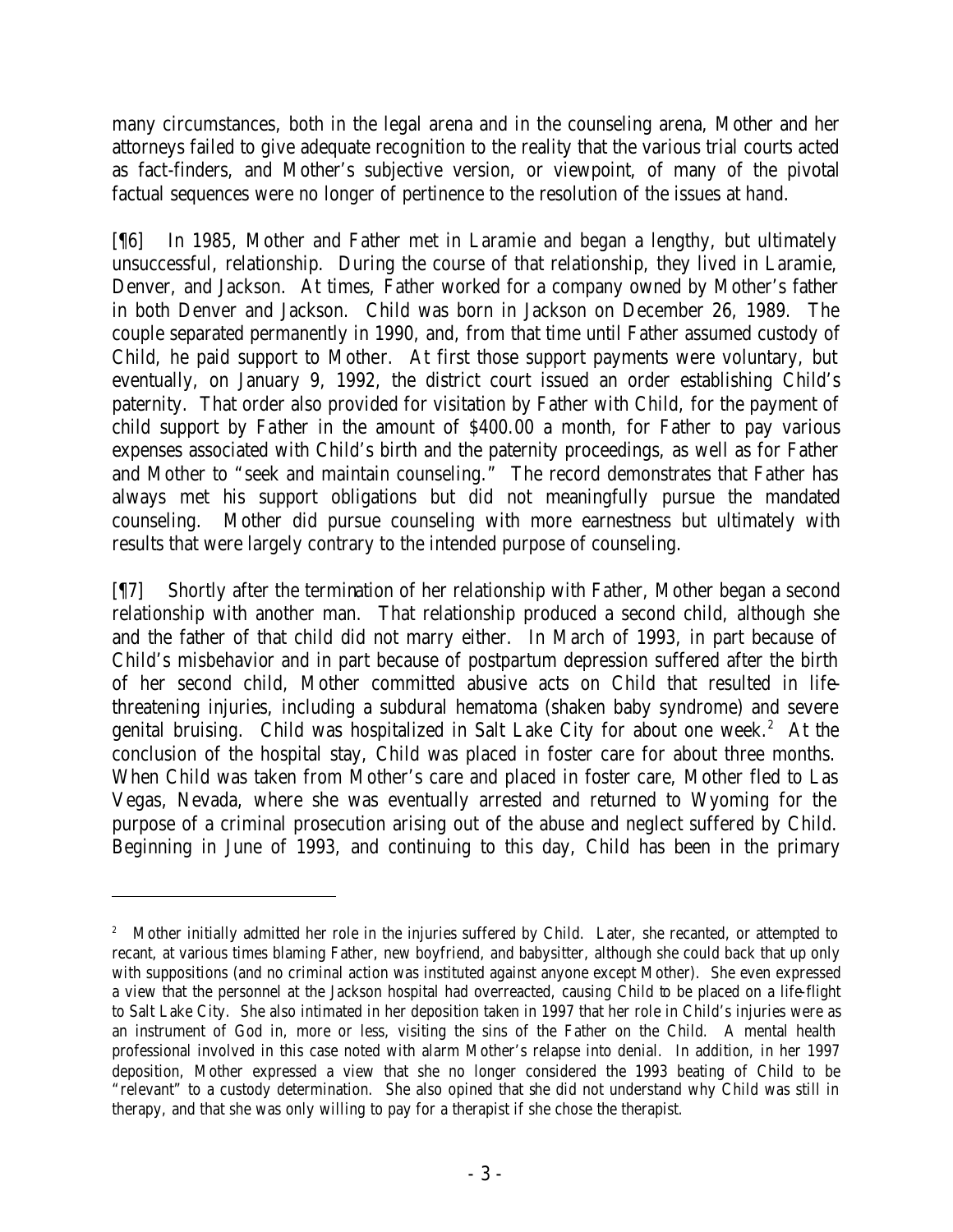custody of Father. At the time Father assumed custody of Child, no determination was made with respect to child support (*i.e.*, Mother was not ordered to pay child support, and Father was not specifically relieved of his court-mandated support obligation of \$400.00 a month to Mother). Mother has enjoyed visitation throughout most of this later time period, beginning with brief supervised visits and culminating in the liberal visitation that she now enjoys.

[¶8] Mother was prosecuted for the abuse and neglect set out above. As a sentence, she was placed on probation for three years under Wyo. Stat. Ann. § 7-13-301 (LexisNexis 2001) (emphasis added).<sup>3</sup> By order entered on May 16, 1996, Mother was discharged

 **§ 7-13-301. Placing person found guilty, but not convicted, on probation.**

 3

> (a) If a person who has not previously been convicted of any felony is charged with or is found guilty of or pleads guilty or no contest to any misdemeanor except any second or subsequent violation of W.S. 31-5- 233 or any similar provision of law, or any second or subsequent violation of W.S. 6-2-501(a) or (b) by a household member as defined by W.S. 35- 21-102 against any other household member or any similar provision of law, or any felony except murder, sexual assault in the first or second degree, aggravated assault and battery or arson in the first or second degree, the court may, with the consent of the defendant and the state and without entering a judgment of guilt or conviction, defer further proceedings and place the person on probation for a term not to exceed five (5) years upon terms and conditions set by the court. The terms of probation shall include that he:

(i) Report to the court not less than twice in each year at times and places fixed in the order;

(ii) Conduct himself in a law-abiding manner;

(iii) Not leave the state without the consent of the court;

(iv) Conform his conduct to any other terms of probation the court finds proper; and

(v) Pay restitution to each victim in accordance with W.S. 7-9-101 and 7-9-103 through 7-9-112.

**(b) If the court finds the person has fulfilled the terms of probation and that his rehabilitation has been attained to the satisfaction of the court, the court may at the end of five (5) years, or at any time after the expiration of one (1) year from the date of the original probation, discharge the person and dismiss the proceedings against him.**

(c) If the defendant violates a term or condition of probation at any time before final discharge, the court may:

(i) Enter an adjudication of guilt and conviction and proceed to impose sentence upon the defendant if he previously pled guilty to or was found guilty of the original charge for which probation was granted under this section; or

(ii) Order that the trial of the original charge proceed if the defendant has not previously pled or been found guilty.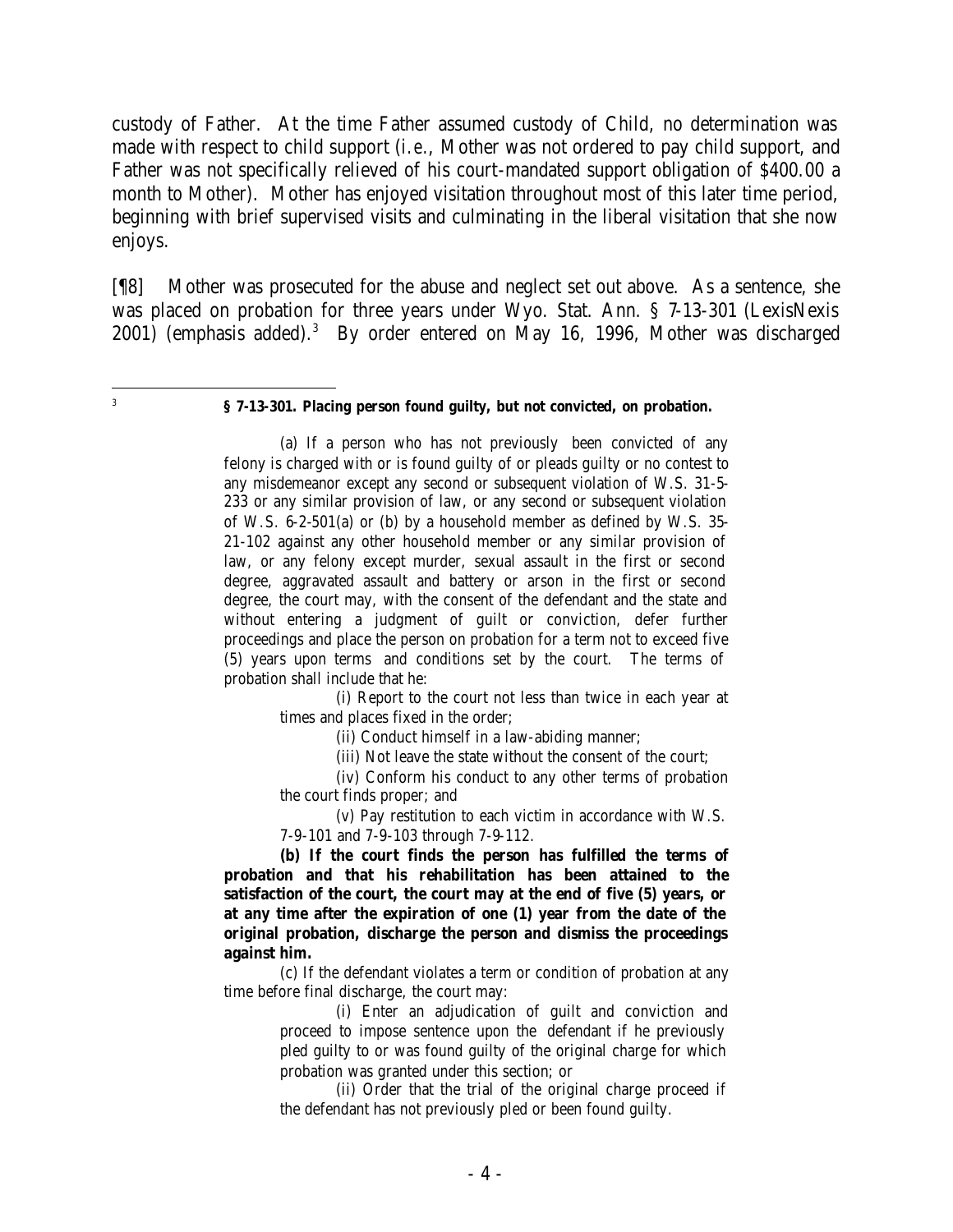from probation, and under the terms of the governing statute, her criminal record would not reflect this incident as a conviction. On December 13, 1993, the juvenile court found Child to be a neglected child and temporarily placed him in Father's custody. By order entered on March 24, 1995, that custody was formalized, and the juvenile court directed the parties to file financial affidavits so that the district court could determine how much support Mother should pay to Father. By order entered on June 30, 1995, Mother was directed to pay Father child support in the amount of \$50.00 a month. By order entered on June 12, 1996, the Department of Family Services was relieved of its supervisory responsibilities with respect to Mother's visitation with Child. On July 8, 1997, counsel for the parties entered into a "Memorandum of Understanding" which purported to settle all issues between the parties with respect to visitation and child support (the parties themselves did not sign the Understanding, and the district court held that the parties were not contractually bound by it). It was Mother's contention that she never did agree to that "Memorandum of Understanding," and she did not abide by it.

[¶9] From 1993, through the present time, Father lived in Laramie and Mother lived in Jackson, Lander, or Denver. At times Mother did not have a permanent address or phone number. In August of 1999, Mother relocated to Laramie to attend school. Because of Mother's refusal to abide by the "Memorandum of Understanding," especially with respect to visitation (but also with respect to paying child support and generally refusing to conform her conduct to that expected of parents in custody matters such as this one), an "Amended Petition to Enforce and/or Modify Custody and Visitation Provisions of Judgment and Order of Paternity" was filed in the district court in Albany County.<sup>4</sup> Mother's initial efforts were addressed to frustrating the proceedings in Albany County. She filed a motion to dismiss, which was denied by the district court. She filed a motion to disqualify the guardian ad litem, which the district court denied. The matter was finally heard on October 19 and 20, 2000, and the district court issued its decision letter on October 30, 2000. Mother was unable to agree on the wording of a final order, and so the entry of the final order was delayed until December 14, 2000, at which time a final order was entered without Mother's approval. Briefing was completed on May 8, 2001, with the

We have included in the above-quoted material a 2000 amendment to this statute which is not applicable to the instant matter, but which is included for the sake of a complete recitation of the statute as it now reads.

<sup>(</sup>d) Discharge and dismissal under this section shall be without adjudication of guilt and is not a conviction for any purpose. (e) There shall be only one (1) discharge and dismissal under this section or under any similar section of the probationary statutes of any

other jurisdiction.

<sup>4</sup> For the sake of brevity, we will merely note here that a similar action was filed in 1998 in Teton County, but Mother succeeded in frustrating those proceedings. Since all the parties (Mother, Father, and Child), as well as many other witnesses, resided in Albany County, that court assumed jurisdiction over this matter.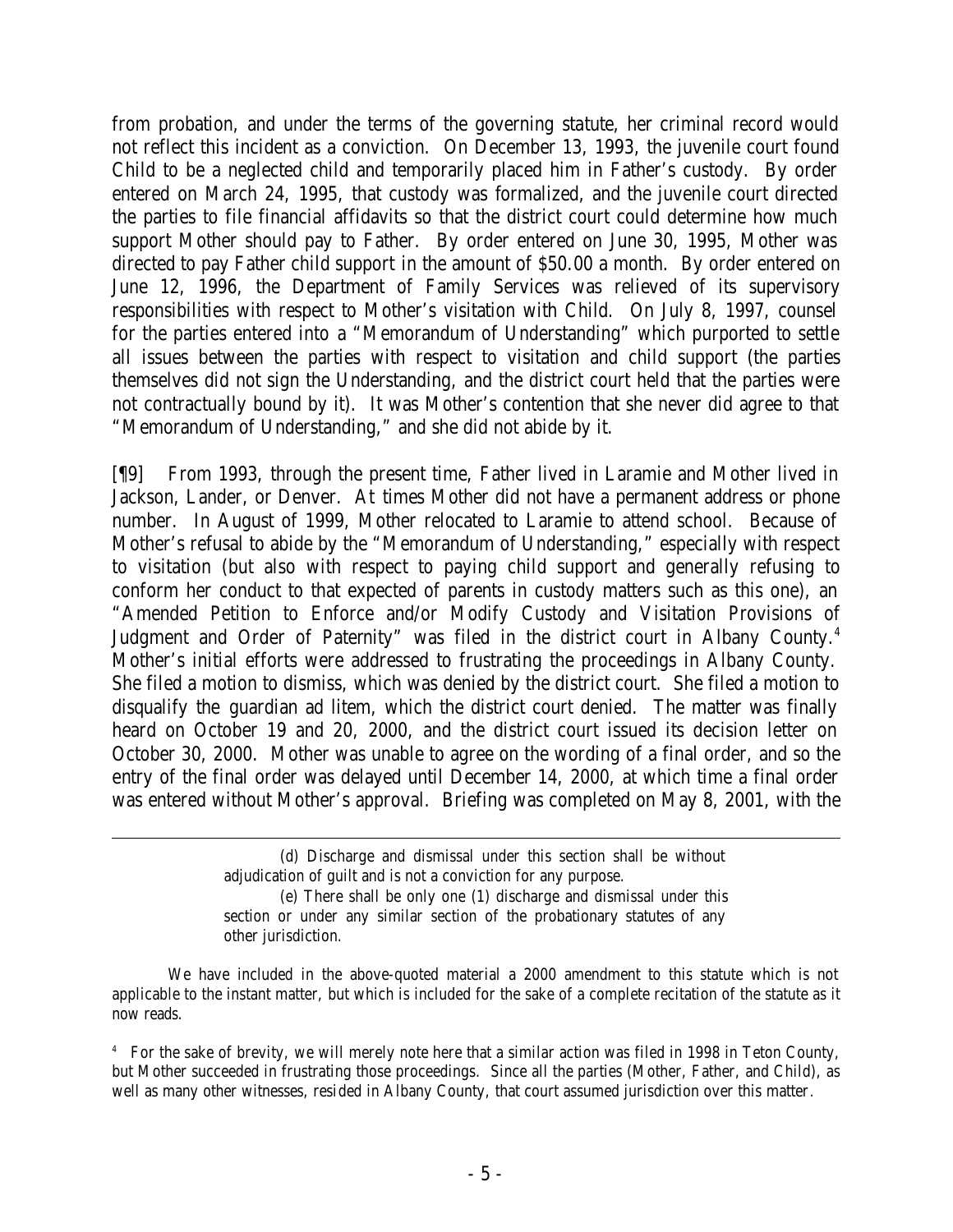submission of Mother's reply brief. The case was considered by this Court at its expedited case conference on July 17, 2001, and was then assigned for preparation of an opinion.

[¶10] It is also important that we acknowledge that these proceedings were not initiated because Child was experiencing problems. As the district court concluded in its decision letter: "If nothing else, the parties agree and the evidence clearly shows that they have a well-behaved, well-adapted child. [Child] is popular in school, academically successful, and otherwise thriving in his current living environment."

## **STANDARD OF REVIEW**

[¶11] The district court acted under authority of Wyo. Stat. Ann. § 14-2-113 (LexisNexis  $2001)^5$ :

### **§ 14-2-113. Effect and content of judgment or order; new birth certificate; determination of support; payments of support; continuing jurisdiction.**

(a) The judgment or order of the court determining the existence or nonexistence of the parent and child relationship is determinative for all purposes.

(b) If the judgment or order of the court is at variance with the child's birth certificate, the court shall order that a new birth certificate be issued under W.S. 14-2-120.

(c) The judgment or order may contain any other provision directed against the appropriate party to the proceeding concerning the duty of support, the custody and guardianship of the child, visitation privileges with the child or any other matter in the best interest of the child. The judgment or order may direct the father to pay reasonable medical expenses associated with the mother's pregnancy, confinement, the child's birth and on-going health care expenses incurred for the benefit of the child.

(d) All child support payments shall be established, paid, enforced and modified pursuant to title 20 of the Wyoming statutes. In the best interest of the child, a lump sum payment or the purchase of an annuity may be ordered in lieu of periodic payments of support.

(e) through (h) Repealed by Laws 2000, ch. 23, § 2.

<sup>&</sup>lt;sup>5</sup> This statute was substantially rewritten by the year 2000 amendments, but not in any manner that affects the outcome of this case.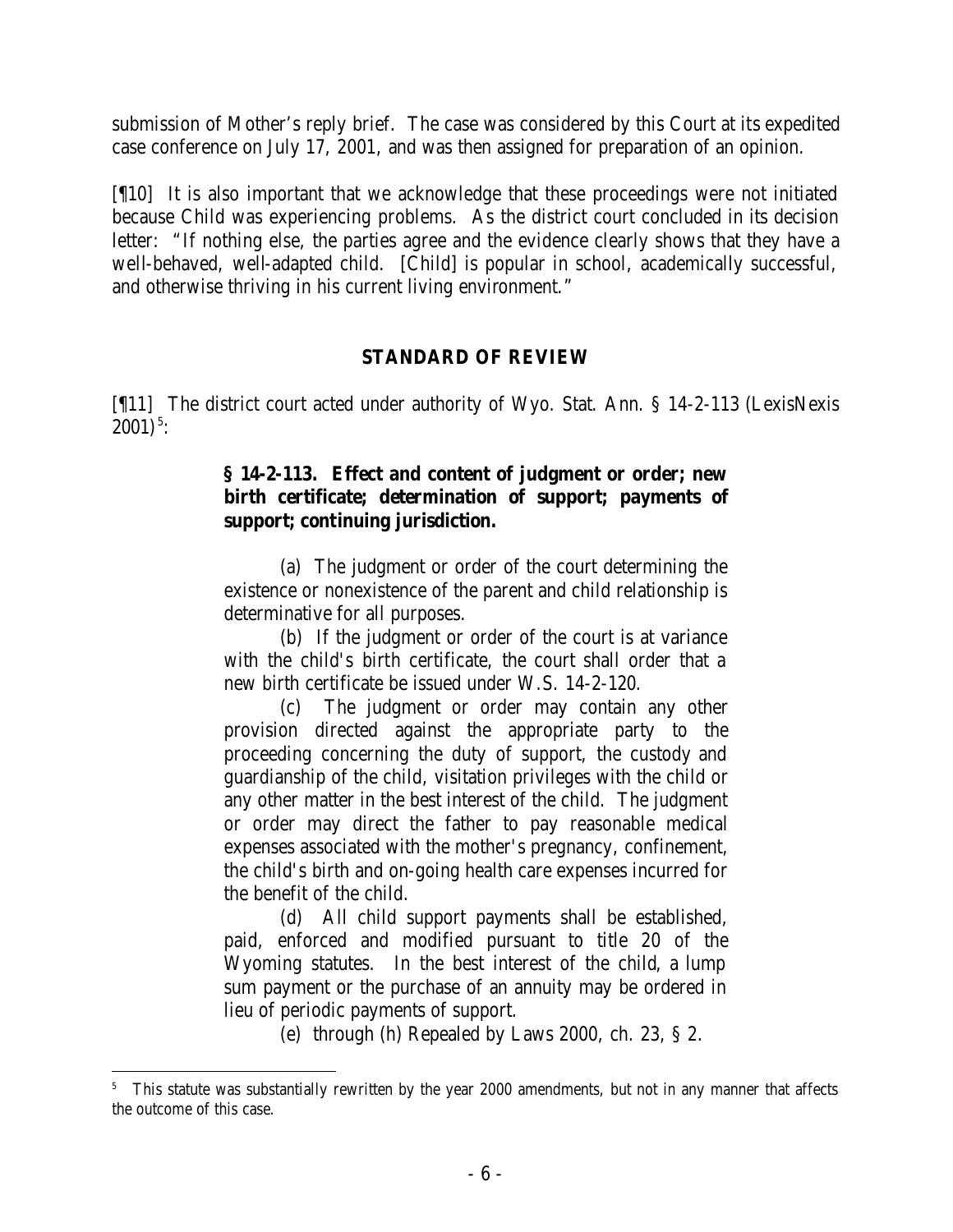[¶12] The district court's actions with respect to custody and visitation are governed by Wyo. Stat. Ann.  $\S$  20-2-201 through -204 (LexisNexis 2001)<sup>6</sup>:

#### **§ 20-2-201. Disposition and maintenance of children in decree or order; access to records.**

(a) In granting a divorce, separation or annulment of a marriage or upon the establishment of paternity pursuant to W.S. 14-2-101 through 14-2-120, the court may make by decree or order any disposition of the children that appears most expedient and in the best interests of the children. In determining the best interests of the child, the court shall consider, but is not limited to, the following factors:

(i) The quality of the relationship each child has with each parent;

(ii) The ability of each parent to provide adequate care for each child throughout each period of responsibility, including arranging for each child's care by others as needed;

(iii) The relative competency and fitness of each parent;

(iv) Each parent's willingness to accept all responsibilities of parenting, including a willingness to accept care for each child at specified times and to relinquish care to the other parent at specified times;

(v) How the parents and each child can best maintain and strengthen a relationship with each other;

(vi) How the parents and each child interact and communicate with each other and how such interaction and communication may be improved;

(vii) The ability and willingness of each parent to allow the other to provide care without intrusion, respect the other parent's rights and responsibilities, including the right to privacy;

(viii) Geographic distance between the parents' residences;

(ix) The current physical and mental ability of each parent to care for each child;

(x) Any other factors the court deems necessary and relevant.

<sup>6</sup> These statutes were also revised by year 2000 amendments.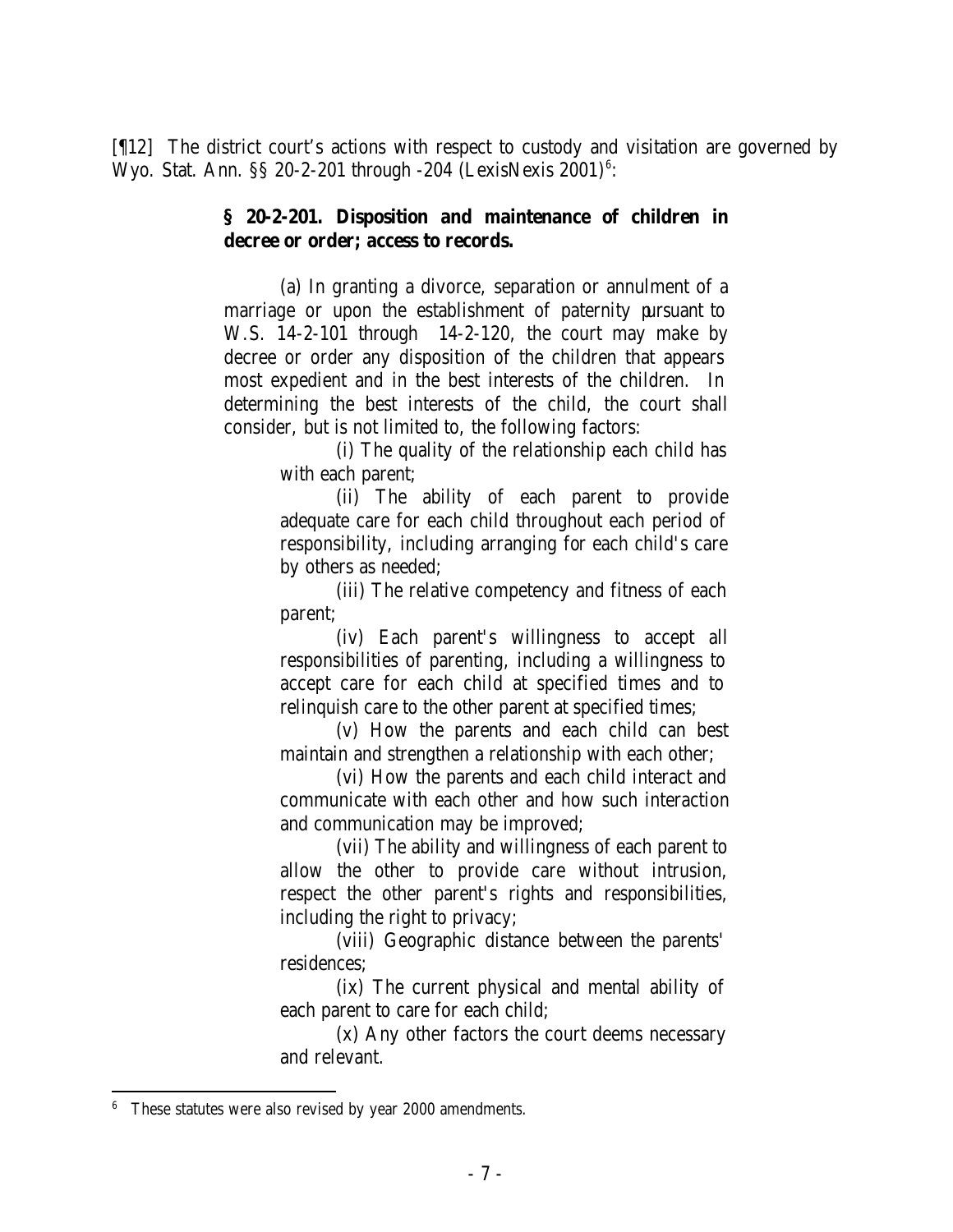(b) In any proceeding in which the custody of a child is at issue the court shall not prefer one (1) parent as a custodian solely because of gender.

(c) The court shall consider evidence of spousal abuse or child abuse as being contrary to the best interest of the children. If the court finds that family violence has occurred, the court shall make arrangements for visitation that best protects the children and the abused spouse from further harm.

(d) The court shall order custody in well defined terms to promote understanding and compliance by the parties. Custody shall be crafted to promote the best interests of the children, and may include any combination of joint, shared or sole custody.

(e) Unless otherwise ordered by the court, the noncustodial parent shall have the same right of access as the parent awarded custody to any records relating to the child of the parties, including school records, activities, teachers and teachers' conferences as well as medical and dental treatment providers and mental health records.

(f) At any time the court may require parents to attend appropriate parenting classes, including but not limited to, parenting classes to lessen the effects of divorce on children.

# **§ 20-2-202. Visitation.**

(a) The court may order visitation it deems in the best interests of each child and the court shall:

> (i) Order visitation in enough detail to promote understanding and compliance;

(ii) Provide for the allocation of the costs of transporting each child for purposes of visitation;

(iii) Require either parent who plans to change their home city or state of residenc e, to give written notice thirty (30) days prior to the move, both to the other parent and to the clerk of district court stating the date and destination of the move.

# **§ 20-2-203. Jurisdiction for enforcement and modification.**

(a) A court in this state which enters a custody order under W.S. 20-2-201 has continuing subject matter jurisdiction to enforce or modify the decree concerning the care, custody and visitation of the children as the circumstances of the parents and needs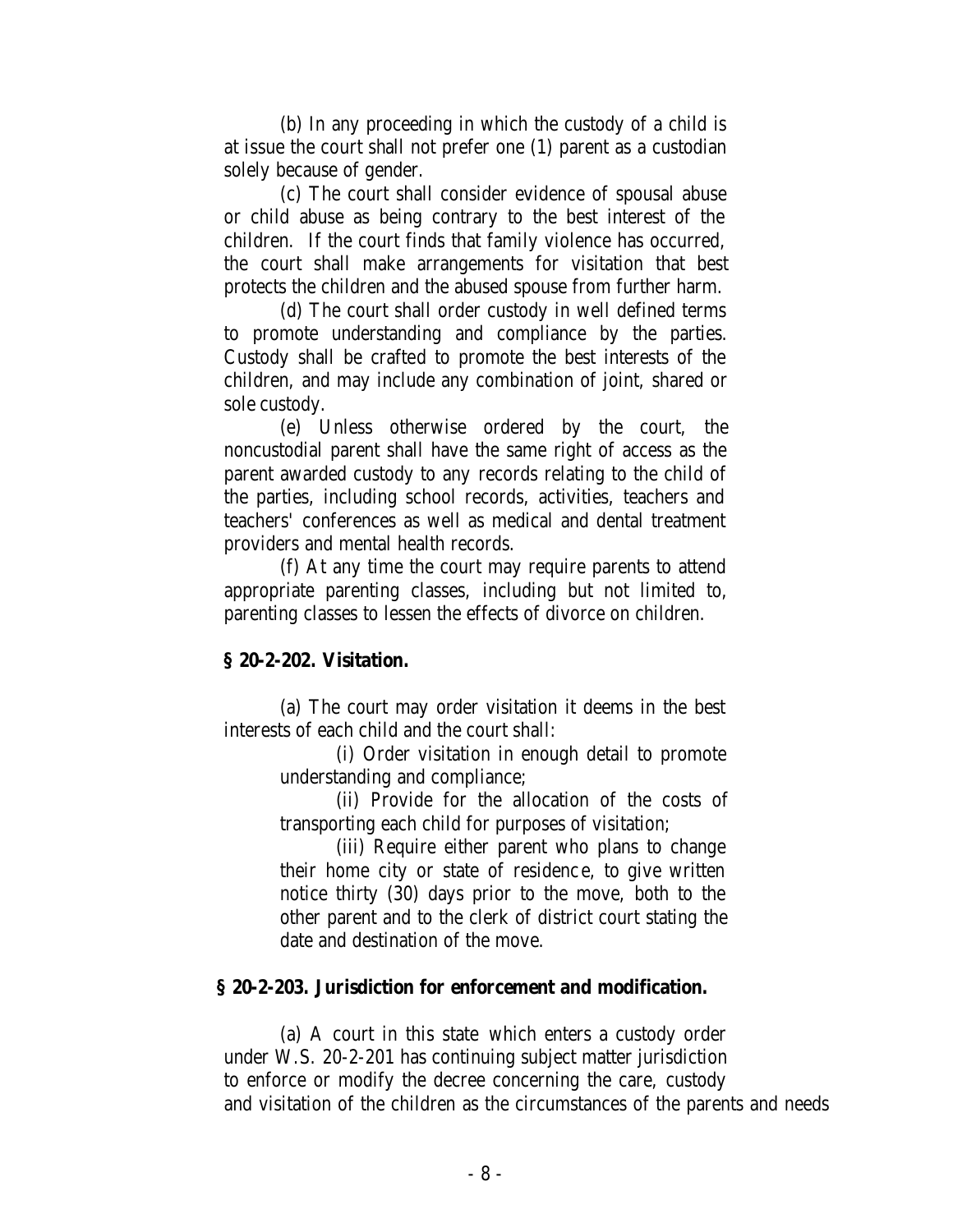of the child require, subject to the provisions of the Uniform Child Custody Jurisdiction Act. A court which has jurisdiction to enforce or modify an order under this section may decline to exercise its jurisdiction if it finds it is an inconvenient forum under the circumstances of the case and that the court which entered the original order is a more appropriate forum and has jurisdiction as set forth in the Uniform Child Custody Jurisdiction Act.

(b) A court in any county in Wyoming in which the child has lived with his parents, a parent or a person acting as a parent for six (6) consecutive months immediately prior to commencement of the custody proceeding may assert subject matter jurisdiction and adjudicate any proceedings involving the child. Periods of temporary absence of any of the named persons shall be included as part of the six (6) month period.

(c) Any party seeking to enforce or modify a custody order pursuant to this section shall attach a certified copy of the custody order to the petition to be enforced or modified. A certified copy of an order entered by a Wyoming court providing for the care, custody or visitation of children may be filed in the office of the clerk of the district court of any county in this state in which either parent resides if neither parent resides in the county of original jurisdiction. The district court for the county in which the order is filed has jurisdiction to enforce the order, provided:

> (i) Upon request of the district court for the county in which a certified copy of the order has been filed, the court which originally entered the order shall forward certified copies of the transcript of the court record and pleadings, orders, decrees, records of hearings, social studies and other pertinent documents relating to the original proceeding; and

> (ii) The district court for the county in which a certified copy of the order has been filed shall give due consideration to the transcript of the record and all other documents submitted to it in accordance with paragraph (i) of this subsection.

(d) In any proceeding to enforce or modify an order concerning the care, custody and visitation of children, any required notice or pleading shall be served as provided by the Wyoming Rules of Civil Procedure.

### **§ 20-2-204. Enforcement and modification.**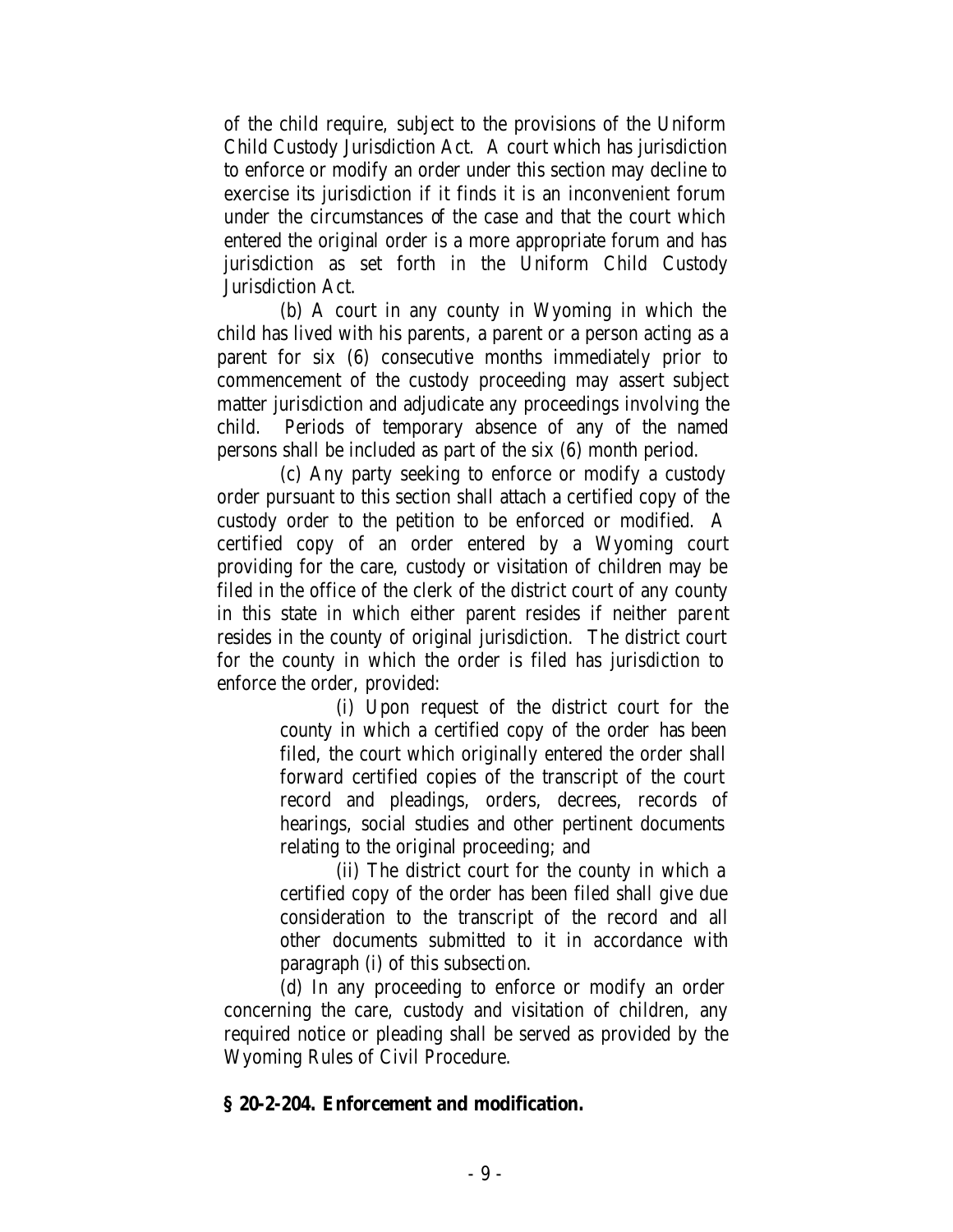(a) Either parent may petition to enforce or modify any court order regarding custody and visitation.

(b) A court having jurisdiction under W.S. 20-2-203 may, upon appropriate motion of a party, require a parent to appear before the court and show just cause why the parent should not be held in contempt, upon a showing that the parent has willfully violated an order concerning the care, custody and visitation of the children. In order to enforce and require future compliance with an order the court may find that the parent is in contempt of court, award attorney's fees, costs and any other relief as the court may deem necessary under the circumstances to the party aggrieved by the violation of an order.

(c) A court having jurisdiction may modify an order concerning the care, custody and visitation of the children if there is a showing by either parent of a material change in circumstances since the entry of the order in question and that the modification would be in the best interests of the children pursuant to W.S. 20-2-201(a). In any proceeding in which a parent seeks to modify an order concerning child custody or visitation, proof of repeated, unreasonable failure by the custodial parent to allow visitation to the other parent in violation of an order may be considered as evidence of a material change of circumstances.

[¶13] Child support is also governed by statute. Wyo. Stat. Ann. §§ 20-2-301 through -315 (LexisNexis 2001). These statutes were also largely rewritten by year 2000 amendments.

[¶14] The prime judicial objective in dealing with visitation and support is to serve the best interests of the child. *In re Paternity of IC*, 941 P.2d 46, 52-53 (Wyo. 1997). In custody and visitation matters, paramount consideration must be given to the needs of the child. The determination of the best interest of the child is a question for the district court. This Court will not overturn the district court's determination unless we are persuaded that there is an abuse of discretion. The ultimate standard is whether the district court reasonably could have concluded as it did. Under the abuse of discretion standard, this Court must view the evidence in the light most favorable to the determination that was made by the district court. We give the prevailing party all favorable inferences and do not consider the evidence presented by the unsuccessful party. *In re Paternity of IC*, 971 P.2d 603, 606 (Wyo. 1999).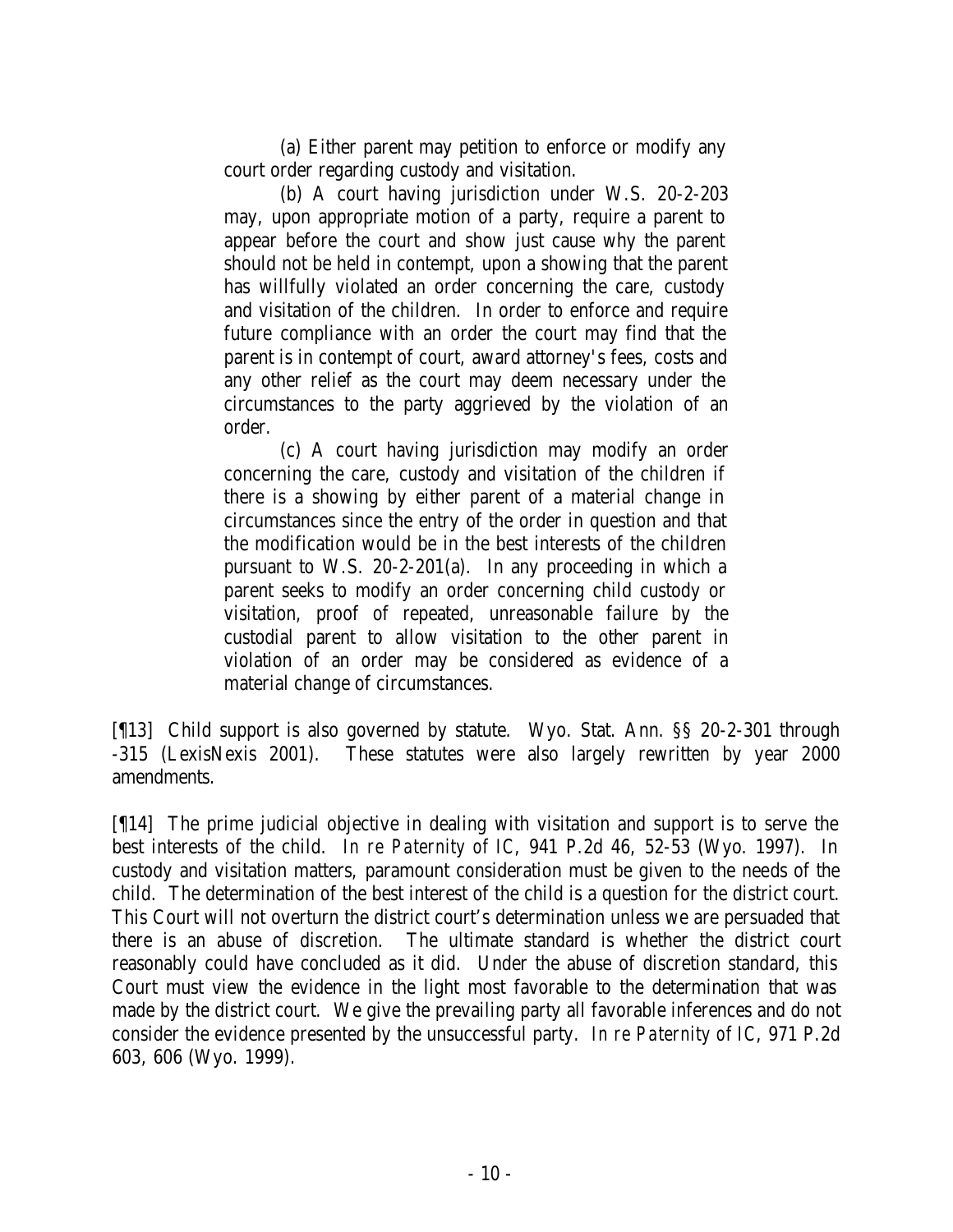#### **DISCUSSION**

#### **Admission of Evidence in Violation of W.R.E. 609<sup>7</sup>**

7 W.R.E. 609 provides:

(a) General Rule. -- For the purpose of attacking the credibility of a witness,

> (1) evidence that a witness other than an accused has been convicted of a crime shall be admitted, subject to Rule 403, if the crime was punishable by death or imprisonment in excess of one year under the law under which the witness was convicted, and evidence that an accused has been convicted of such a crime shall be admitted if the court determines that the probative value of admitting this evidence outweighs its prejudicial effect to the accused; and

> (2) evidence that any witness has been convicted of a crime shall be admitted if it involved dishonesty or false statement, regardless of the punishment.

(b) Time Limit. -- Evidence of a conviction under this rule is not admissible if a period of more than ten (10) years has elapsed since the date of the conviction or of the release of the witness from the confinement imposed for that conviction, whichever is the later date, unless the court determines, in the interests of justice, that the probative value of the conviction supported by specific facts and circumstances substantially outweighs its prejudicial effect. However, evidence of a conviction more than ten years old as calculated herein, is not admissible unless the proponent gives to the adverse party sufficient advance written notice of intent to use such evidence to provide the adverse party with a fair opportunity to contest the use of such evidence.

**(c) Effect of pardon, annulment, or certificate of rehabilitation. Evidence of a conviction is not admissible under this rule if (1) the conviction has been the subject of a pardon, annulment, certificate of rehabilitation, or other equivalent procedure based on a finding of the rehabilitation of the person convicted, and that person has not been convicted of a subsequent crime which was punishable by death or imprisonment in excess of one (1) year, or (2) the conviction has been the subject of a pardon, annulment, or other equivalent procedure based on a finding of innocence.**

(d) Juvenile Adjudications. -- Evidence of juvenile adjudications is generally not admissible under this rule. The court may, however, in a criminal case allow evidence of a juvenile adjudication of a witness (other than the accused) if conviction of the offense would be admissible to attack the credibility of an adult and the court is satisfied that admission in evidence is necessary for a fair determination of the issue of guilt or innocence.

(e) Pendency of appeal. -- The pendency of an appeal therefrom does not render evidence of a conviction inadmissible. Evidence of the pendency of an appeal is admissible.

(Emphasis added.)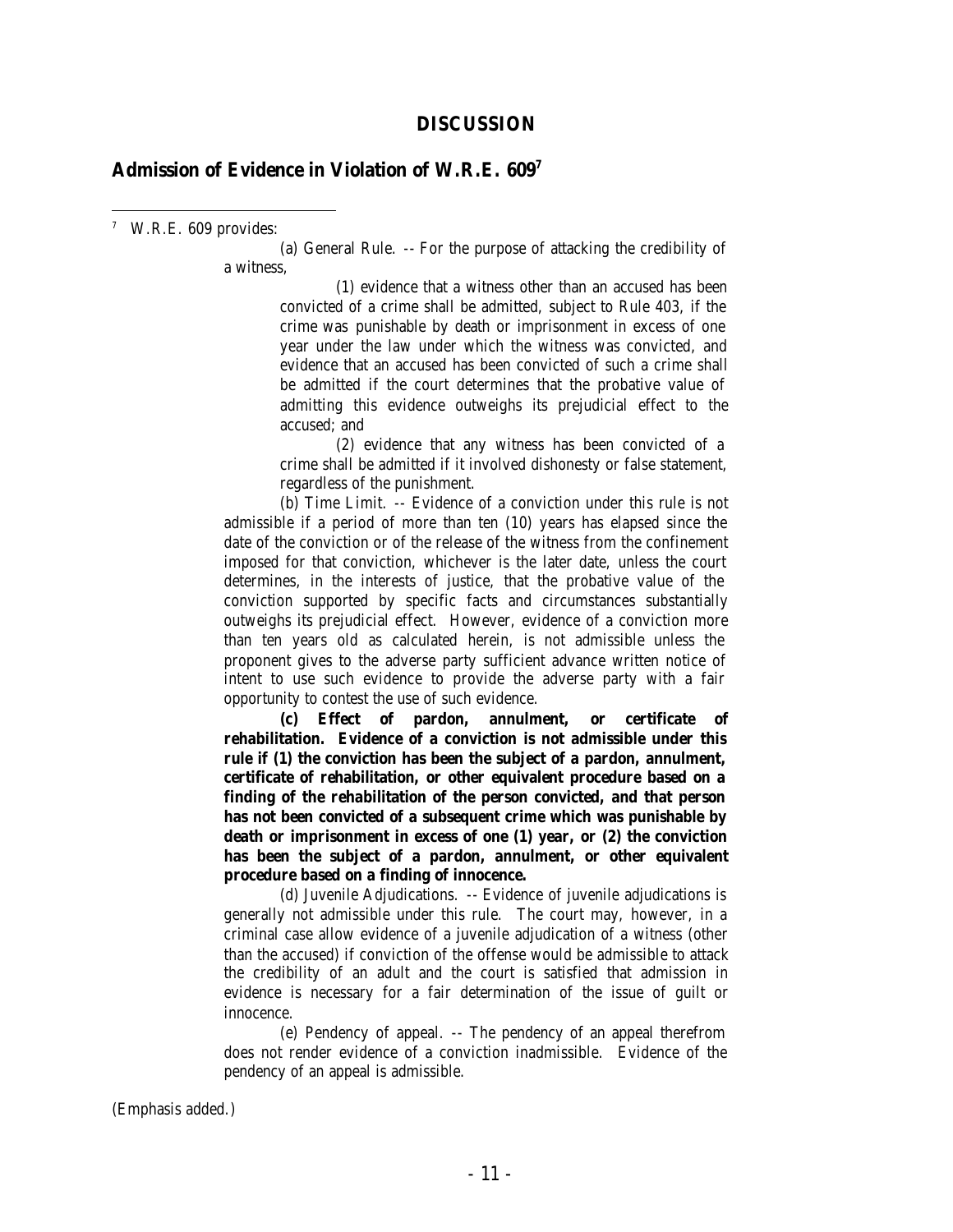[¶15] Mother contends that the district court erred in admitting evidence concerning her 1993 abuse of Child. Mother correctly points out that the effect of Wyo. Stat. Ann. § 7- 13-301 was to erase from her personal criminal history the occurrence of the criminal child abuse. However, it did not erase those events from the personal history of Child. The district court did not err in admitting evidence concerning that abuse, or in considering that evidence in weighing the best interests of Child. The issue was the best interests of Child, not best interests of Mother. Nothing more need be said about this issue.

# **Retroactive Modification of Child Support**

[¶16] Mother contends that the district court erred in retroactively modifying child support. The essence of Mother's argument is that Father owed her child support for all months from March of 1993 (when the abusive acts were committed and Child taken from her custody) until June of 1996 (when Father filed his first petition to modify support – Mother also succeeded in frustrating that petition). Indeed, Mother contends Father may owe even more child support than that (up to and including December of 2000) and, therefore, that issue must be remanded to the district court for further proceedings. These contentions are wholly without merit.

[¶17] In making this argument, Mother relies on Wyo. Stat. Ann. § 20-2-311(d) (LexisNexis 2001) (emphasis added):

> (d) An order for child support is not subject to retroactive modification except:

(i) Upon agreement of the parties; or

(ii) The order may be modified with respect to any period during which a petition for modification is pending, **but only from the date notice of that petition was served upon the obligee as provided by the Wyoming Rules of Civil Procedure**, if the obligor or the department is the petitioner, or to the obligor, if the obligee or the department is the petitioner.

[¶18] The district court determined that Father did not owe child support to Mother for the time period during which Mother did not have custody of Child. On one occasion, we held that a district court could not retroactively ratify an oral modification of a child support agreement agreed to by the parties. *State, Department of Family Services v. Peterson*, 957 P.2d 1307, 1310-12(Wyo. 1998); *also see Bellamy v. Bellamy*, 949 P.2d 875, 877 (Wyo. 1997). It suffices here for us to note that the *Peterson* and *Bellamy* cases do not apply to the instant circumstances. The district court relied on little more than common sense in deciding that Father did not owe Mother child support arrearages because she did not have custody of Child and Father did. We hold that the district court did not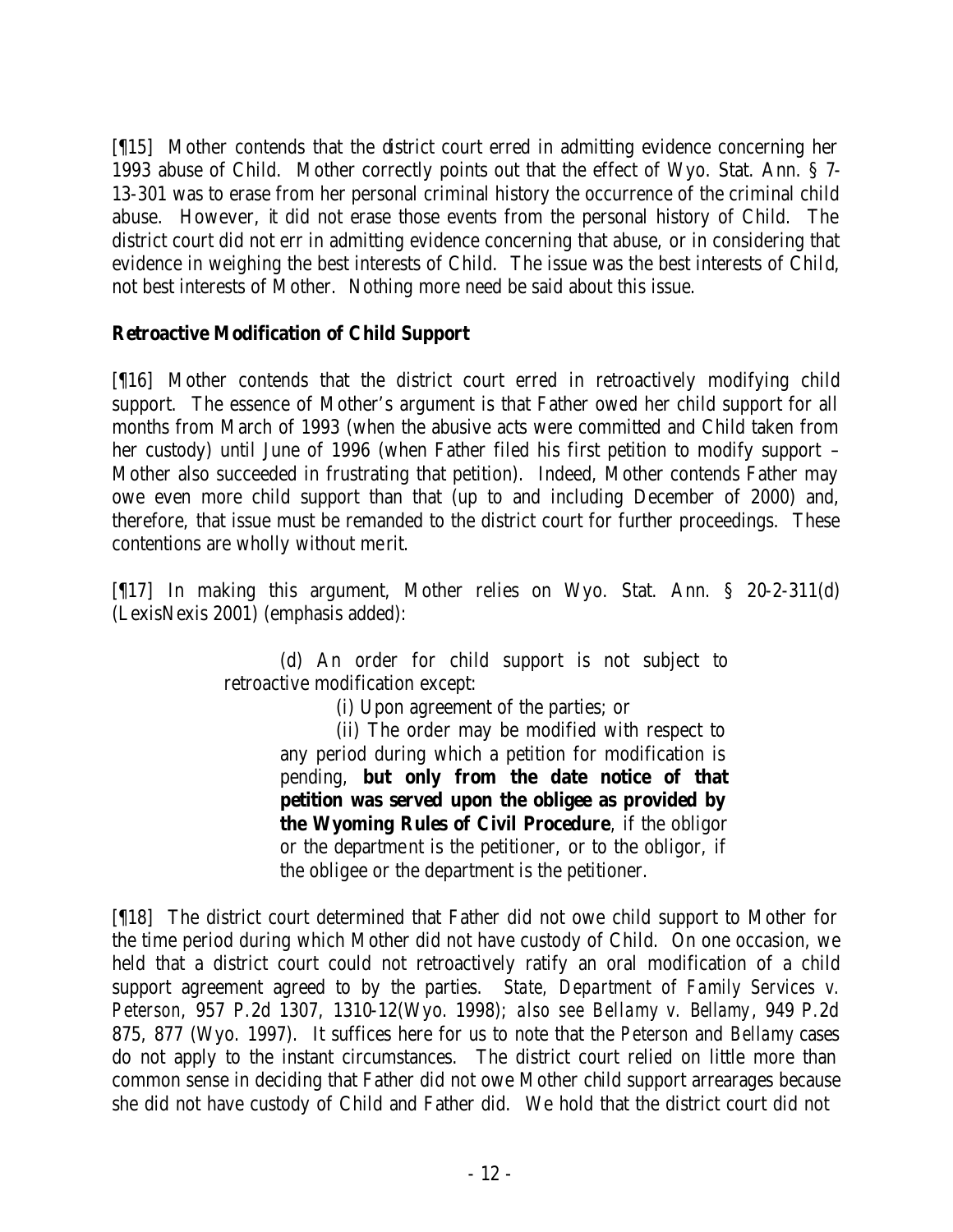abuse its discretion in so deciding, and we rely on that same thread of common sense in reaching our decision, as well as the legal maxim, "Reason is the soul of the law, and when the reason of any particular law ceases, so does the law itself (*Cessante ratione legis, cessant et ipsa lex*)." *Kerper v. Kerper*, 780 P.2d 923, 937 (Wyo. 1989); *Collins v. Memorial Hospital of Sheridan County*, 521 P.2d 1339, 1341 (Wyo. 1974); *Rodin v. State*, 417 P.2d 180, 196 (Wyo. 1966); *McKinney v. McKinney*, 59 Wyo. 204, 135 P.2d 940, 952 (1943); R.H. Kersley, *Broom's Legal Maxims* at 97 (10th ed. 1939). The governing law serves to ensure that funds intended for the support of a child are, indeed, directed to that purpose. The reason for that governing law is fully met in this case.

# **Did the Trial Court Err in not Considering Mother's Ability to Pay**

[¶19] Mother contends that the district court did not give adequate consideration to Mother's ability to pay for treatment and counseling for Child, as well as for guardian ad litem fees and custody evaluation fees. The record fully supports a conclusion that the district court gave complete and thorough consideration to Mother's ability to pay. The record also reflects that, throughout the eight-year history of this case, Mother has attempted to frustrate the timely and just resolution of this matter. In particular, she has attempted to frustrate an accurate calculation of her annual income, and/or she was underemployed by her own choice. The record generously supports a conclusion that Mother has the ability to pay all sums ordered. Further, we find no abuse of discretion in the district court's order in this regard.

# **Reasonableness of Guardian Ad Litem and Evaluation Fees**

[¶20] Mother contends that the fees charged by the guardian ad litem and other professionals who did evaluations of Child, Mother, and Father are not reasonable. This contention is not supported by reference to any materials in the record, nor is it supported by cogent argument or citation of pertinent authority. For these reasons, we will not consider the issue. *McLoughlin v. McLoughlin*, 996 P.2d 5, 8-9 (Wyo. 2000).

# **W.R.A.P. 10.05 Sanctions**

[¶21] Father asks that Mother be sanctioned under W.R.A.P. 10.05. The GAL also seeks such sanctions. Rule 10.05 provides: "If the court certifies there was no reasonable cause for the appeal, a reasonable amount for attorneys' fees and damages to the appellee shall be fixed by the appellate court and taxed as part of the costs in the case. The amount for attorneys' fees shall not be less than one hundred dollars (\$100.00) nor more than five thousand dollars (\$5,000.00). The amount for damages to the appellee shall not exceed two thousand dollars (\$2,000.00)." In this instance, we find that there was no reasonable cause for Mother's appeal. The district court's ruling was discretionary. However, even the incomplete record, brought to this Court by Mother, supports a conclusion that it would have been an abuse of discretion for the district court to have done anything other than